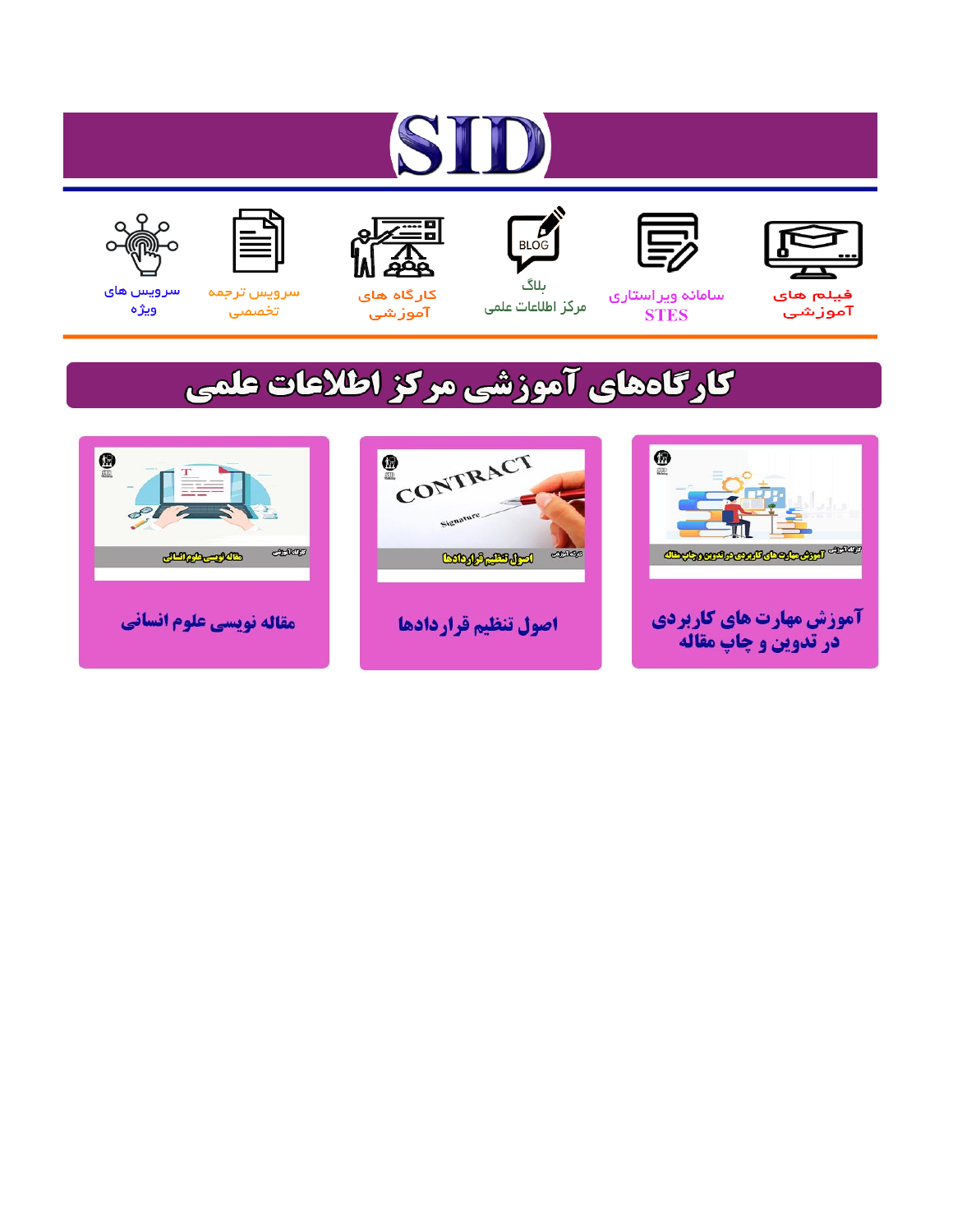### **JOURNAL OF THE Iranian Chemical Society**

ֺֺ

## **Lipophilicity, Electronic, Steric and Topological Effects of Some Phosphoramidates on Acethylcholinesterase Inhibitory Property**

S. Ghadimi\* and A.A. Ebrahimi-Valmoozi

*Department of Chemistry, Imam Hossein University, P.O. Box 16575-347, Tehran, Iran* 

*(Received 9 November 2008, Accepted 1 January 2009)* 

**Archivestic ase Eminotion y Troperty**<br>
S. Ghadimi<sup>\*</sup> and A.A. Ebrahimi-Valmoozi<br> *Archivensity, Imam Hossein University, P.O. Box 16575-347, Tel.*<br>
(*Received 9 November 2008, Accepted T January 2009*)<br>
ain the inhibition The differences in the inhibition potency of organophosphorus agents are manifestations of differing molecular properties of the inhibitors involved in the interaction with the active site of an enzyme. We studied the inhibition potency  $(IC_{50})$  of phosphoramidates with the general formula  $[(CH_3)_2N]P(O)[p-NHC_6H_4-X]_2$ , where,  $X = F(1)$ , Cl (2), Br (3), I (4), and  $[(CH_3)_2N]P(O)X[p-OC_6H_4-CH_3]$ , where,  $X = o-NHC_6H_4-CH_3$  (5), *m*-NHC<sub>6</sub>H<sub>4</sub>-CH<sub>3</sub> (6), *p*-NHC<sub>6</sub>H<sub>4</sub>-CH<sub>3</sub> (7), on human acetylcholinesterase (AchE) activity. Inhibition of hAChE was evaluated by a modified Ellman's method, and spectrophotometric measurements. The ability of the compounds to inhibit AChE was predicted by PASS software (version 1.193). The  $IC_{50}$  values for inhibitors **1**-**7** were found to be 0.19, 0.35, 0.50, 0.63, 2.70, 2.44 and 1.50 mM, respectively. In addition, log*P* values, by the experimental and calculated (software) methods, were found to be 1.03, 1.64, 2.17, 2.74, 2.34, 2.28 and 2.23. Finally, parameters of IC<sub>50</sub>, logP,  $\delta^{31}P$  (phosphorus chemical shifts),  $\sigma_p$  (*para*-substituent constant),  $\sigma^+$  (electron-releasing), steric and topological effects were used for the structure-activity relationships (SAR) studies.

**Keywords:** Phosphoramidate, Acetylcholinesterase, Structure-activity relationships, Lipophilicity, Inhibitor, Topological effect

#### **INTRODUCTION**

 Phosphoramidates comprise a diverse class of chemicals with extensive usage as insecticides in agriculture. They are known to inhibit a number of esterases, such as acetylcholinesterase (AChE), the enzyme responsible for the degradation of the neurotransmitter acethylcholine [1-3]. The inhibitors associate with AChE *via* Coulombic forces between the electron-defection phosphorus atom and a nucleophic center within the esteratic site of the enzyme active site [4]. The basic philosophy in structure-activity relationships (SAR) is that the physico-chemical changes that affect the biological activities of a set of congeners are of three major types: electronic, steric, and hydrophobic. Other factors, such as

hydrogen bonding, polarizability, dipole moment, topology and steric effects of substitutions (sterimol properties) appear to play less important roles [5,6].

The <sup>31</sup>P atom chemical shift was used as an index to investigate the phosphorus electron density and the electronic parameter in the QSAR equations  $[7]$ . <sup>31</sup>P atom chemical shift differences depend mainly on the differences in the electronegativity of the PX bonds [8]. Many research results have indicated that for some biochemical, pharmacological and environmental processes in QSAR studies, the lipophilicity is an important parameter [9]. Moreover, SAR studies show that decrease in the volume of the phosphoramide analogues increases inhibition activity [10].

 Previously, we discussed the synthesis, characterization, lipophilicity and inhibition potency on AChE activity of three phosphoramidates with the general formula of

<sup>\*</sup>Corresponding author. E-mail: ghadimi\_saied@yahoo.com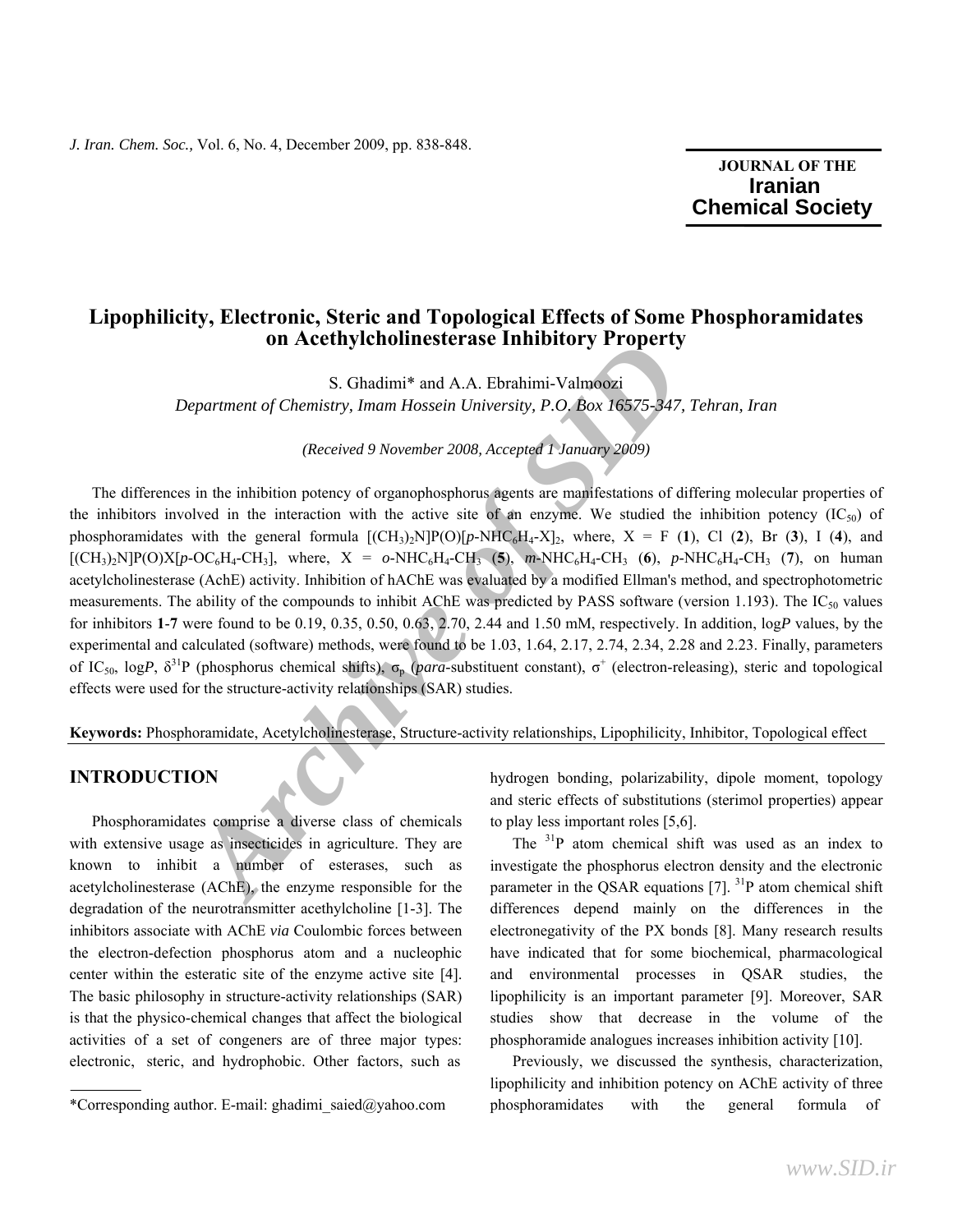$[(CH<sub>3</sub>)<sub>2</sub>N]P(O)[p-OC<sub>6</sub>H<sub>4</sub>-X],$  where  $X = H$ , CH<sub>3</sub> and Cl [11]. In this work, we prepared, evaluated and studied lipophilicity properties ( $logP$ ), the inhibition potency ( $IC_{50}$ ) and the SAR of phosphoramidates with the general formula of  $[(CH<sub>3</sub>)<sub>2</sub>N]P(O)[p-NHC<sub>6</sub>H<sub>4</sub>-X]<sub>2</sub>$ , where, X = F (1), Cl (2), Br (3), I (4). Also, we synthesized, and characterized by  $^{31}P$ ,  $^{31}P$ {<sup>1</sup>H},  $^{13}C$ , <sup>1</sup>H NMR IR and mass spectroscopy of phosphoramidates with the general formula of  $[(CH<sub>3</sub>)<sub>2</sub>N]P(O)X[p-OC<sub>6</sub>H<sub>4</sub>-CH<sub>3</sub>],$  where,  $X = o-NHC<sub>6</sub>H<sub>4</sub>-CH<sub>3</sub>$  $(5)$ , *m*-NHC<sub>6</sub>H<sub>4</sub>-CH<sub>3</sub> (6), *p*-NHC<sub>6</sub>H<sub>4</sub>-CH<sub>3</sub> (7). Furthermore, we evaluated and studied their logP, IC<sub>50</sub> and topological property. The basis of this selection was prediction of biological activity spectrum for these compounds, which was obtained by PASS software (version 1.193).

#### **EXPERIMENTAL**

#### **Material**

 AChE enzyme (human erythrocyte, Cat. No. C0663), acetylthiocholine iodide (ATCh), 5,5-dithio-bis(2-nitrobenzoic acid) (DTNB) from Sigma-Aldrich were used.  $Na<sub>2</sub>HPO<sub>4</sub>$ (99%), NaH<sub>2</sub>PO<sub>4</sub> (99%), acetonitrile (99%), orthotoluidine (99%), paratoluidine (99%) and metatoluidine (99%) (Merck) were also used as supplied. The  $[(CH_3)_2N]P(O)Cl[p-OC_6H_4-$ CH3] were synthesized according to the literature method [12].

#### **General**

 ${}^{1}$ H,  ${}^{13}$ C,  ${}^{31}$ P NMR spectra were recorded on a Bruker Avance DRS 250 spectrometer. <sup>1</sup>H and <sup>13</sup>C chemical shifts were determined relative to internal TMS, <sup>31</sup>P chemical shifts relative to  $85\%$  H<sub>3</sub>PO<sub>4</sub> as external standards.

The <sup>31</sup>P chemical shift  $(\delta^{31}P)$  varied from 5.92 (for 5) to 6.94 ppm (for **7**). 31P NMR indicated that the phosphorus atom in molecule **3** was more deshielded than in compounds **6** and **7**. In compounds **5-7**, because two different kinds  ${}^{x}J(P,H)$  (X  $= 2$ , 3) [sourced from the protons of N(CH<sub>3</sub>)<sub>2</sub> and then NH- $C_6H_4$ -CH<sub>3</sub> moieties] cause the multiplet peaks for their phosphorus atoms (Fig. 7). The hydrogen atoms of  $N(CH_3)_2$ group in <sup>1</sup>H NMR spectra revealed as doublet peaks with  $370 \text{ H}$  at 10.1 Hz. In compounds 5.7, the hydrogen stoms of  $J(P,H)$  at 10.1 Hz. In compounds 5-7, the hydrogen atoms of NH group appear as doublet peaks with  $\frac{2}{J(P,H)}$  at the range of 8.3 Hz (for **5** & **7**) to 7.3 Hz (for **6**). The phosphorus-carbon coupling constant  $\frac{2}{J(P,C)}$  revealed for the carbon atoms of

 $N(CH_3)_2$  moieties in <sup>13</sup>C NMR spectra at 4.3 Hz, and <sup>2</sup>*J*(P,C) = 1.2 Hz for NH- $C_6H_4$ -CH<sub>3</sub> group of compounds **5-7** [13]. IR spectra were obtained using KBr pallets on a PERKIN ELMER 783 model spectrometer. UV spectrophotometer was performed using a PERKIN-ELMER Lambda 5 and CECIL 8000 (SER:35).

 Compounds **1**-**4** were synthesized according to a known procedure (Fig. 1) [13]. Compounds **5**-**7** were synthesized from the reaction of *N,N*-dimethyl phosphoramidocholoridic acid, 4-methyl phenyl ester and amine, in the presence of triethylamine as an HCl scavenger (Fig. 2).

#### **Preparation of Compounds 5, 6 and 7**

with the general formula of procedure (Fig. 1) [43]. Compound  $A_3$ ,  $A_4$ ,  $A_5$ ,  $A_6$ ,  $P_7$ - $P_4$ ,  $P_5$ ,  $P_6$ ,  $P_7$ - $P_7$ ,  $P_8$ ,  $P_7$ ,  $P_8$ ,  $P_9$ ,  $P_9$ ,  $P_1$ ,  $P_2$ ,  $P_4$ ,  $P_5$ ,  $P_6$ ,  $P_7$ ,  $P_8$  and topo All compounds were prepared by an identical procedure, which will be described for *4-methyl phenyl (dimethyl amido)(ortho-toluidine-amido)phosphate (5) only.* To a solution of *N,N*-dimethyl phosphoramidochloridic acid 4 methyl phenyl ester (0.82 g, 3.5 mmol) in 30 ml dry acetonitrile, *para*-toluidine hydrochloride (0.34 g, 3.5 mmol) and triethylamine (0.71 g, 7 mmol) was added at 0 °C. After 12 h stirring, the solvent evaporated in vacuum. Then, the flash gradient chromatography method was used for the purification of the product (silicagel, hexane-ethyl acetate 9:1). Finally, the solvent evaporated in vacuum to obtain a red liquid.

**4-Methyl phenyl (dimethyl amido)(ortho toluidine**  amido) phosphate,  $[(CH_3)_2N]P(O)[o-NHC_6H_4-CH_3][p \rm OC_6H_4\text{-}CH_3$  (5). Red liquid, <sup>1</sup>H NMR (250.13 MHz, CDCl<sub>3</sub>, 25 °C, TMS), δ (ppm): 2.35 (s, 3H, *ortho*-toluidine, *p*-CH3), 2.40 (s, 3H, phenyl, *p*-CH<sub>3</sub>), 2.78 (d, <sup>3</sup>J<sub>PNCH</sub> = 10.1 Hz, 6H,  $N(CH_3)_2$ , 5.21 (d,  $^2J_{P-H}$  = 8.3 Hz, 1H, *ortho*-toluidine, *p*-CH<sub>3</sub>-NH), 6.81-6.93 (m, 4H, *ortho*-toluidine, Ar-H), 7.11 (m, 4H, phenyl, Ar-H); <sup>13</sup>C NMR (62.90 MHz, CDCl<sub>3</sub>, 25 °C, TMS), δ (ppm): 20.69 (s, 2C, *ortho*-toluidine, *p*-CH3), 20.77 (s, 1C, phenyl, *p*-CH<sub>3</sub>), 36.8 (d, <sup>2</sup>J<sub>P-C</sub> = 4.3 Hz, 2C, N(CH<sub>3</sub>)<sub>2</sub>), 116.20  $(d, {}^{3}J_{P\text{-}C} = 6.4 \text{ Hz}, 1 \text{C},$  *ortho*-toluidine, C<sub>ortho</sub>), 121.70  $(d, {}^{3}J_{P\text{-}C})$  $= 6.5$  Hz, 1C, *ortho*-toluidine, C<sub>ortho</sub>), 120.18 (d, <sup>3</sup>J<sub>P-C</sub> = 4.7 Hz, 2C, phenyl, Cortho), 127.90 (s, 1C, *ortho*-toluidine, Cmeta), 129.82 (s, 1C, *ortho*-toluidine, Cmeta), 131.15 (s, 1C, *ortho*toluidine, C<sub>para</sub>), 130.23 (s, 2C, phenyl, C<sub>meta</sub>), 134.31 (s, 1C,  $C_{\text{para}}$ ), 147.51 (d,  $^{2}J_{P-C} = 1.1$  Hz, 1C, *ortho*-toluidine,  $C_{\text{ipso}}$ ), 148.52 (d,  $^{2}J_{P-C} = 6.1$  Hz, 1C, phenyl, C<sub>ipso</sub>); <sup>31</sup>P{<sup>1</sup>H} NMR (101.25 MHz, CDCl<sub>3</sub>, 25 °C, H<sub>3</sub>PO<sub>4</sub> external),  $\delta$  (ppm): 5.92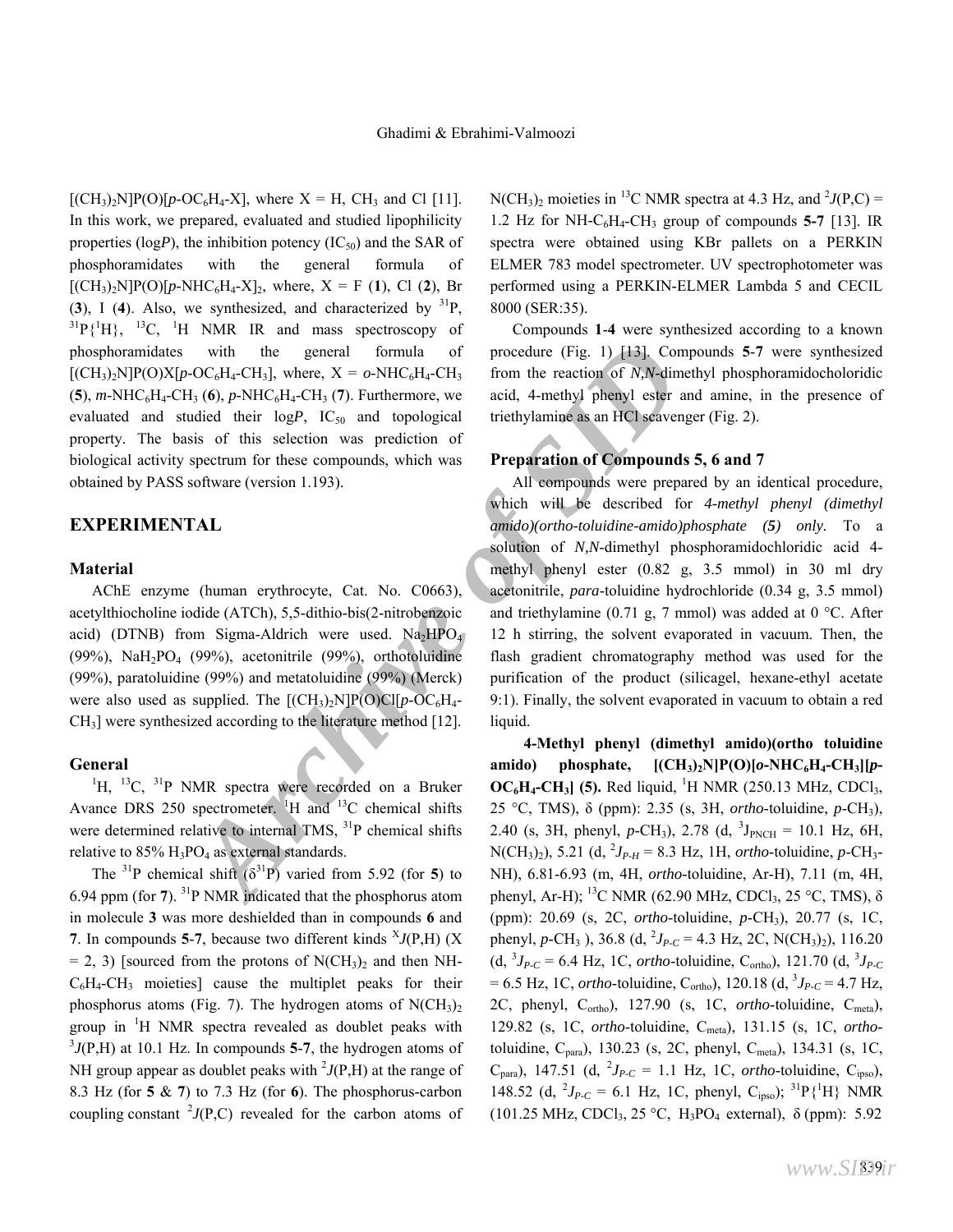

Lipophilicity, Electronic, Steric and Topological Effects

**Fig. 1.** Preparation of compounds **1**-**4**.

(s); <sup>31</sup>P NMR,  $\delta$  (ppm): 5.71-6.13 (m). IR (KBr):  $\tilde{v} = 3210$ (NH), 2950, 2925, 1600, 1510, 1440, 1305, 1228 (P=O), 1200, 1105, 970 (P-O), 915, 745 (*ortho* subst.), 715 (P-N). Yield: 78%.

**4-Methyl phenyl (dimethyl amido)(meta toluidine**  amido) phosphate,  $[(CH_3)_2N]P(O)[m-NHC_6H_4-CH_3][p-$ **OC6H4-CH3] (6).** m.p.: 72-76 °C; 1H NMR (250.13 MHz, CDCl3, 25 °C, TMS), δ (ppm): 2.31 (s, 3H, *meta*-toloidine, *m*-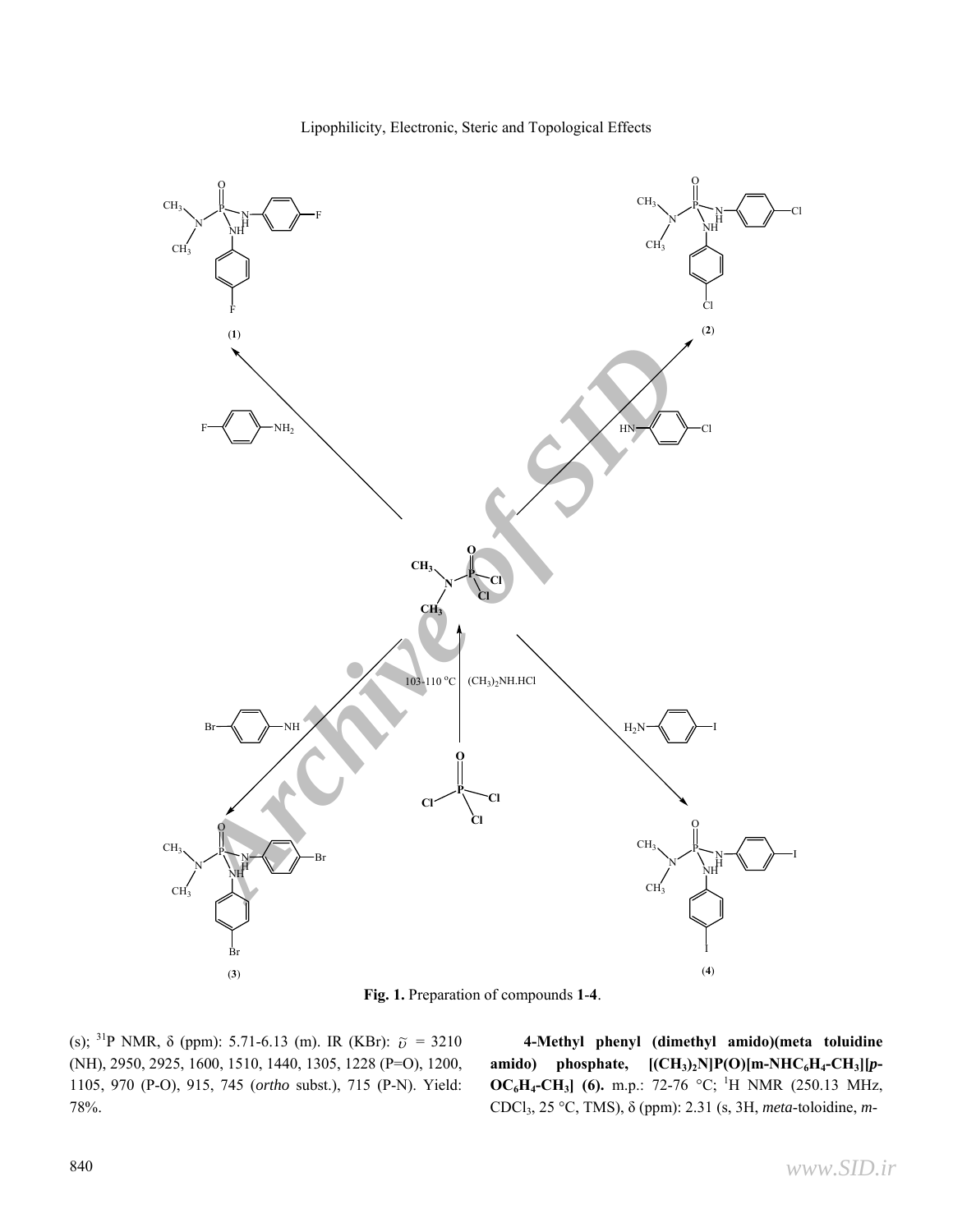Ghadimi & Ebrahimi-Valmoozi



**Fig. 2.** Preparation of compounds **5**-**7**.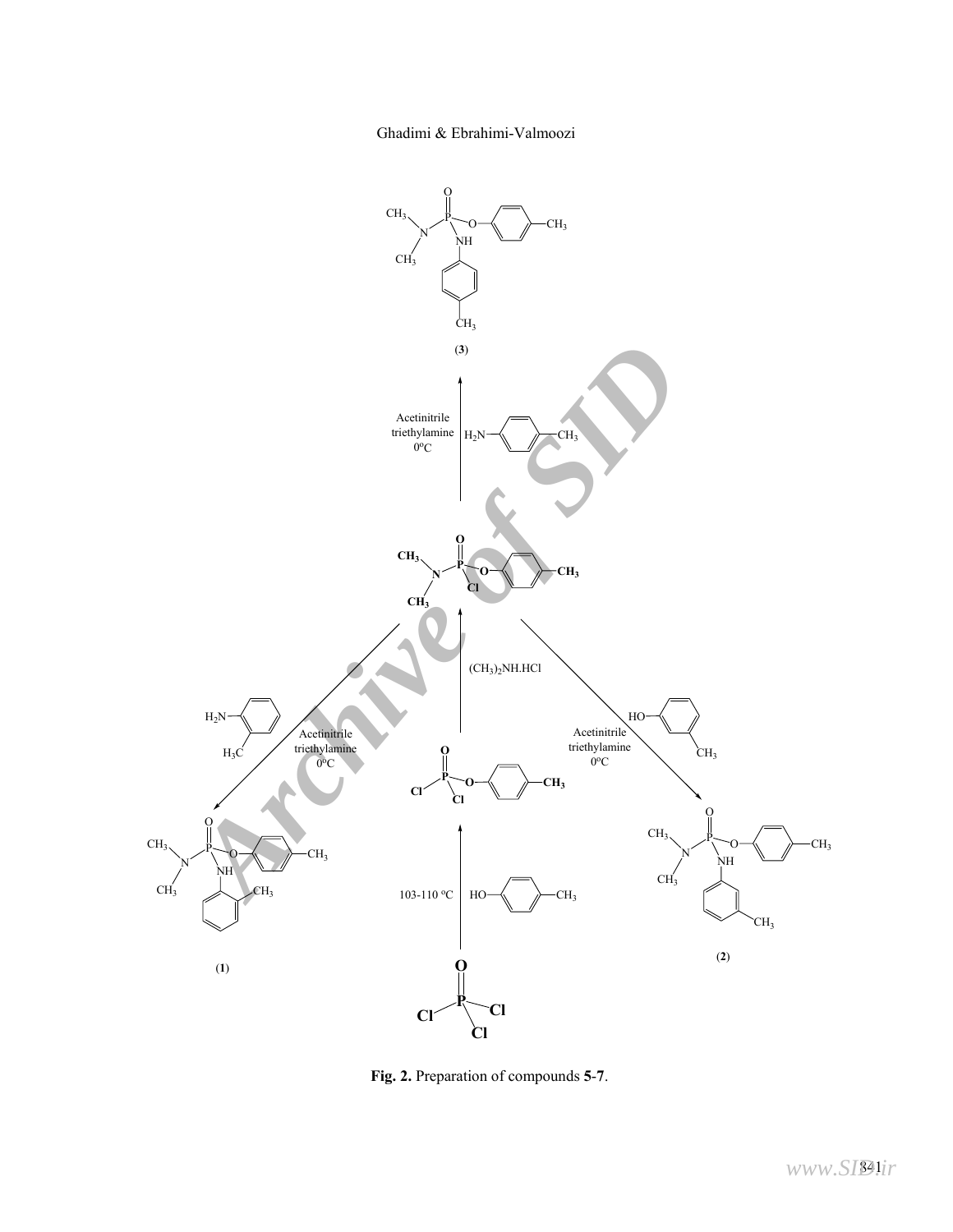CH<sub>3</sub>), 2.34 (s, 3H, phenyl, *p*-CH<sub>3</sub>), 2.80 (d, <sup>3</sup>*J*<sub>PNCH</sub> = 10.1 Hz, 6H, N(CH<sub>3</sub>)<sub>2</sub>), 5.17 (d, <sup>2</sup>J<sub>P-H</sub> = 7.3 Hz, 1H, *meta*-toloidine-NH), 6.83-7.03 (m, 4H, *meta*-toloidine, Ar-H), 7.05 (m, 4H, phenyl, Ar-H); <sup>13</sup>C NMR (62.90 MHz, CDCl<sub>3</sub>, 25 °C, TMS),  $\delta$ (ppm): 20.70 (s, 1C, *meta*-toloidine, *p*-CH3), 20.80 (s, 1C, phenyl, *p*-CH<sub>3</sub>), 36.68 (d, <sup>2</sup>J<sub>P-C</sub> = 4.2 Hz, 2C, N(CH<sub>3</sub>)<sub>2</sub>), 115.71  $(d, {}^{3}J_{P\text{-}C} = 6.5 \text{ Hz}, 2\text{C}, \text{meta-toloidine}, C_{\text{ortho}}), 116.87 (d, {}^{3}J_{P\text{-}C} =$ 6.5 Hz, 2C, *meta*-toloidine, C<sub>ortho</sub>), 121.20 (d,  ${}^{3}J_{P-C} = 4.3$  Hz, 2C, phenyl, C<sub>ortho</sub>), 128.90 (s, 1C, *meta*-toloidine, C<sub>meta</sub>), 138.70 (s, 1C, *meta*-toloidine, Cmeta), 131.05 (s, 1C, *meta*toloidine, C<sub>para</sub>), 130.23 (s, 2C, phenyl, C<sub>meta</sub>), 133.22 (s, 1C,  $C_{\text{para}}$ ), 137.64 (d,  $^{2}J_{P-C} = 1.2$  Hz, 1C, *meta*-toloidine,  $C_{\text{ipso}}$ ), 147.50 (d,  $^{2}J_{P-C} = 6.1$  Hz, 1C, phenyl, C<sub>ipso</sub>); <sup>31</sup>P{<sup>1</sup>H} NMR (101.25 MHz, CDCl<sub>3</sub>, 25 °C, H<sub>3</sub>PO<sub>4</sub> external),  $\delta$  (ppm): 6.45 (s); <sup>31</sup>P NMR,  $\delta$  (ppm): 5.66-6.76 (m). IR (KBr):  $\tilde{v} = 3215$ (NH), 2945, 2935, 1610, 1825, 1445, 1290, 1230 (P=O), 1190, 1055, 1030, 970 (P-O), 710 (P-N), 680-840 (*meta* subst.). Yield: 68%.

coloidine, C<sub>ortho</sub>, 121.20 (d,  ${}^3P_{FC} = 4.3$  Hz, includes the main and side<br>  $\lambda$ , 128.90 (s, 1C, *meta*-boldine, C<sub>orea</sub>l,  $\lambda$  (insecticide, antiparastic, actributed and side<br> *Archive of the Coreal coreal coreal cor* **4-Methyl phenyl (dimethyl amido)(para toluidine**  amido) phosphate,  $[(CH_3)_2N]P(O)[p-NHC_6H_4-CH_3][p-$ **OC<sub>6</sub>H<sub>4</sub>-CH<sub>3</sub>** (7). m.p.: 75-79 °C; <sup>1</sup>H NMR (250.13 MHz, CDCl3, 25 °C, TMS), δ (ppm): 2.28 (s, 3H, paratoloidine, *p*-CH<sub>3</sub>), 2.30 (s, 3H, phenyl, *p*-CH<sub>3</sub>), 2.74 (d,  $\delta J_{\text{PNCH}} = 10.2 \text{ Hz}$ , 6H, N(CH<sub>3</sub>)<sub>2</sub>), 5.09 (d, <sup>2</sup>J<sub>P-H</sub> = 8.2 Hz, 1H, paratoloidine-NH), 6.89-7.03 (m, 4H, paratoloidine, Ar-H), 7.08 (m, 4H, phenyl, Ar-H); <sup>13</sup>C NMR (62.90 MHz, CDCl<sub>3</sub>, 25 °C, TMS),  $\delta$  (ppm): 20.67 (s, 1C, paratoloidine, *p*-CH3), 20.80 (s, 1C, phenyl, *p*-CH<sub>3</sub>), 36.73 (d, <sup>2</sup>J<sub>P-C</sub> = 4.3 Hz, 2C, N(CH<sub>3</sub>)<sub>2</sub>), 117.90 (d, <sup>3</sup>J<sub>J</sub> = 6.7 Hz, 2C parateloiding C = 1.20.22 (d, <sup>3</sup>J<sub>J</sub> = 4.7)  $J_{P-C} = 6.7$  Hz, 2C, paratoloidine, C<sub>ortho</sub>), 120.22 (d, <sup>3</sup> $J_{P-C} = 4.7$ Hz, 2C, phenyl, C<sub>ortho</sub>), 129.91 (s, 2C, paratoloidine, C<sub>meta</sub>) 130.05 (s, 1C, paratoloidine, Cpara), 130.23 (s, 2C, phenyl,  $C_{\text{meta}}$ ), 134.20 (s, 1C,  $C_{\text{para}}$ ), 138.64 (d,  $^{2}J_{P-C} = 1.2$  Hz, 1C, paratoloidine, C<sub>ipso</sub>), 148.56 (d, <sup>2</sup>J<sub>P-C</sub> = 6.03 Hz, 1C, phenyl,  $C_{\text{ipso}}$ ); <sup>31</sup>P{<sup>1</sup>H} NMR (101.25 MHz, CDCl<sub>3</sub>, 25 °C, H<sub>3</sub>PO<sub>4</sub> external),  $\delta$  (ppm): 6.94 (s); <sup>31</sup>P NMR,  $\delta$  (ppm): 6.83-7.12 (m). IR (KBr):  $\tilde{v}$  = 3215 (NH), 2955, 2930, 1600, 1500, 1445, 1305, 1235 (P=O), 1190, 1155, 1025, 970 (P-O), 915, 830 (*para* subst.), 710, (P-N). Yield: 75%.

#### **Computational Evaluation of Biological Activity**

 Application of computational methods significantly decreases the time required for obtaining a compound with the required properties and with reduction in financial

expenditure. In addition, it helps to obtain more effective and safe biological compounds. The computer-aided system of Prediction of Activity Spectrum for Substances (PASS, Version 1.193) predicts 900 types of biological activities based on the structural formula. The accuracy of prediction for thousands of chemical compounds by PASS is about 85% [14]. The default list of predictable biological activities includes the main and side pharmacological effects (insecticide, antiparasitic, acaricide, *etc*.), molecular mechanisms (acethylcholinesterase inhibitor, anticarboxylesterase, anti-tropinesterase, *etc*.) and specific toxicities (mutagenicity, carcinogenicity, cholinergic, *etc*.). The PASS prediction results for a compound are presented as a list of activity names and probability values for the appropriate activity to be either active (Pa) or inactive (Pi)[15]. A portion of biological activity spectra of the compounds **1**-**7** is given in Table 1 (Pa for the anti-AChE activity is represented by bold font). Table 1 shows that Pa anti-AChE of compounds  $[(CH_3)_2N]P(O)[p-NHC_6H_4-X]_2$ where  $X = F$ , **Cl**, **Br**, **I** decreases with increasing of electronreleasing halogens in the sequence  $I > Br > Cl > F$ . This is also true of Pa anti-AChE of compounds [(CH3)2N]P(O)[*X*- $NHC_6H_4\text{-}CH_3[[p\text{-}OC_6H_4\text{-}CH_3],$  where  $X = ortho$ , *meta, para* changes with the changing of condition of methyl group in the sequence *meta* < *ortho* < *para* state.

#### **Determination of Lipophilicity**

 The equilibrium or pseudoequilibrium exists in biological systems (biophases), which can be modeled by log*P*.

| $P_{\text{octanol}}$ | water phase |
|----------------------|-------------|
| biophase             | Water phase |

\nwhere  $P_{\text{bio}}$  is the same value of the system is given by  $P_{\text{bio}}$ .

 The Hammett-like postulate Eq. (1), where *P* is partition coefficient [7].

$$
\log P_{\text{bio}} = a(\log P_{\text{octanol}}) + b \tag{1}
$$

 The log*P* values were experimentally determined by the shake-flask method. Calculation of log*P* values was performed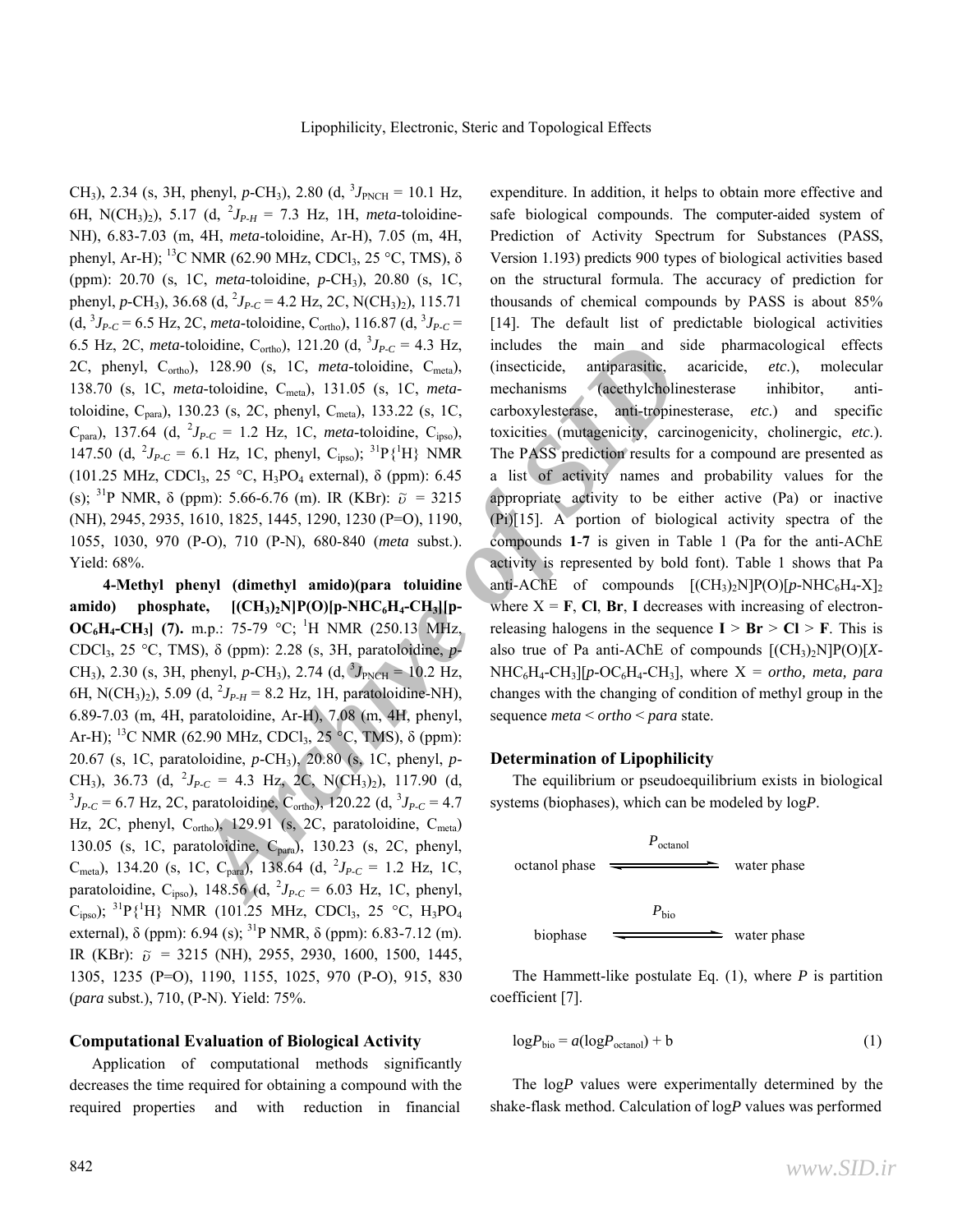Carcinogenic 0.777 0.876 0.775 0.765 0.538 0.471 0.469 Mutagenic 0.197 0.278 0.252 0.172 0.702 0.640 0.653

Embryotoxic 0.431 0.681 0.620 0.387 0.521 0.434 0.445

| Biological activity     |                                  |                          | $[(CH_3)_2N]P(O)[p-NHC_6H_4-X]_2$ |                |                |                  | $[(CH_3)_2N]P(O)X[p-OC_6H_4-CH_3]$ |                |  |  |
|-------------------------|----------------------------------|--------------------------|-----------------------------------|----------------|----------------|------------------|------------------------------------|----------------|--|--|
|                         |                                  | $X = F$                  | Cl                                | Br             |                | $[o-NHC6H4-CH3]$ | $[m-NHC6H4-CH3]$                   |                |  |  |
| Pharmacological         | Insecticide                      | $\overline{\phantom{0}}$ | 0.229                             | Ξ.             | 0.193          | 0.441            | 0.380                              | 0.380          |  |  |
| effects                 | Acaricide                        | $\overline{\phantom{0}}$ | 0.307                             | 0.316          |                | 0.556            | 0.494                              | 0.490          |  |  |
| Molecular<br>mechanisms | AChE inhibitor<br>Tropinesterase | 0.505<br>٠               | 0.482<br>0.191                    | 0.423<br>0.191 | 0.446<br>0.191 | 0.860<br>0.451   | 0.845<br>0.439                     | 0.862<br>0.453 |  |  |
|                         | Phosphodiesterase                | 0.091                    | 0.154                             | 0.106          | 0.156          | 0.274            | 0.264                              | 0.276          |  |  |

**Table 1.** A Portion of the Predicted Biological Activity Spectra for Compounds **1-7**

through Eq. (2) [16].

Side effects and

toxicity

$$
\log P = \log[(y - x/x)(V_{buffer}/V_{oct})] = \log[C_{oct}/C_{buffer}]
$$
 (2)

AChE inhibitor 0.505 0.482 0.423 0.446 0.860 0.845<br>
Tropinesterase 0.091 0.191 0.191 0.191 0.451 0.431<br>
Phosphodiesterase 0.091 0.154 0.106 0.156 0.274 0.264<br>
Carcinogenic 0.777 0.876 0.775 0.765 0.538 0.471<br>
Mutagenic 0. where:  $P =$  partition coefficient,  $y =$  total mass of compound (mg),  $x =$  mass of compound in the buffer phase after partitioning (mg),  $V_{buffer}$  = volume of buffer (ml),  $V_{oct}$  = volume of *n*-octanol (ml). Calibration graph (A in  $\lambda_{\text{max}}$  *vs*. concentration) was plotted in different concentrations of compound in buffer (Fig. 3). Then, a few of the target compounds (typically 0.4 g for compound **1**) were dissolved in 2 ml *n-*octanol. After 10 ml of buffer was added, the biphasic system was shaken on a mechanical shaker for 30 min, centrifuged for 20 min to afford complete phase separation, and the *n-*octanol phase was removed. Absorbance of the buffer phase was measured using UV-Vis spectrophotometer at  $\lambda_{\text{max}}$  = 278 nm. This experiment was repeated by the addition of 20 ml and 40 ml buffer (other parameters were similar to the previous experiment). The concentration was then calculated from a calibration graph and log*P* value for compound **1** was determined by Eq. (2). The log*P* values for **1**-**7** (Table 1) were determined similar to the procedure which was described for **1**.

#### **Calculated Lipophilicity (Clog***P***)**

 Application of computational methods has significantly decreased the time required for obtaining a compound with the



**Fig. 3.** Lipophilicity calibration graph for the compounds **1-4**: (a)  $4(X = I)$ , (b)  $3(X = Br)$ , (c)  $1(X = F)$  and (d)  $2(X =$ Cl).

required properties and with reduction in financial expenditure. Calculated lipophilicity extent, log*P*, of the four synthesized compounds was performed using the software log*P* (HYPER CHEM 7), Table 1.

#### *In vitro* **Evaluation of AChE Inhibition**

 The AChE activities were measured according to the method proposed by Ellman *et al*. [17]. Colorimetric Ellman method employs acetylthiocholine iodide (ATChI) as a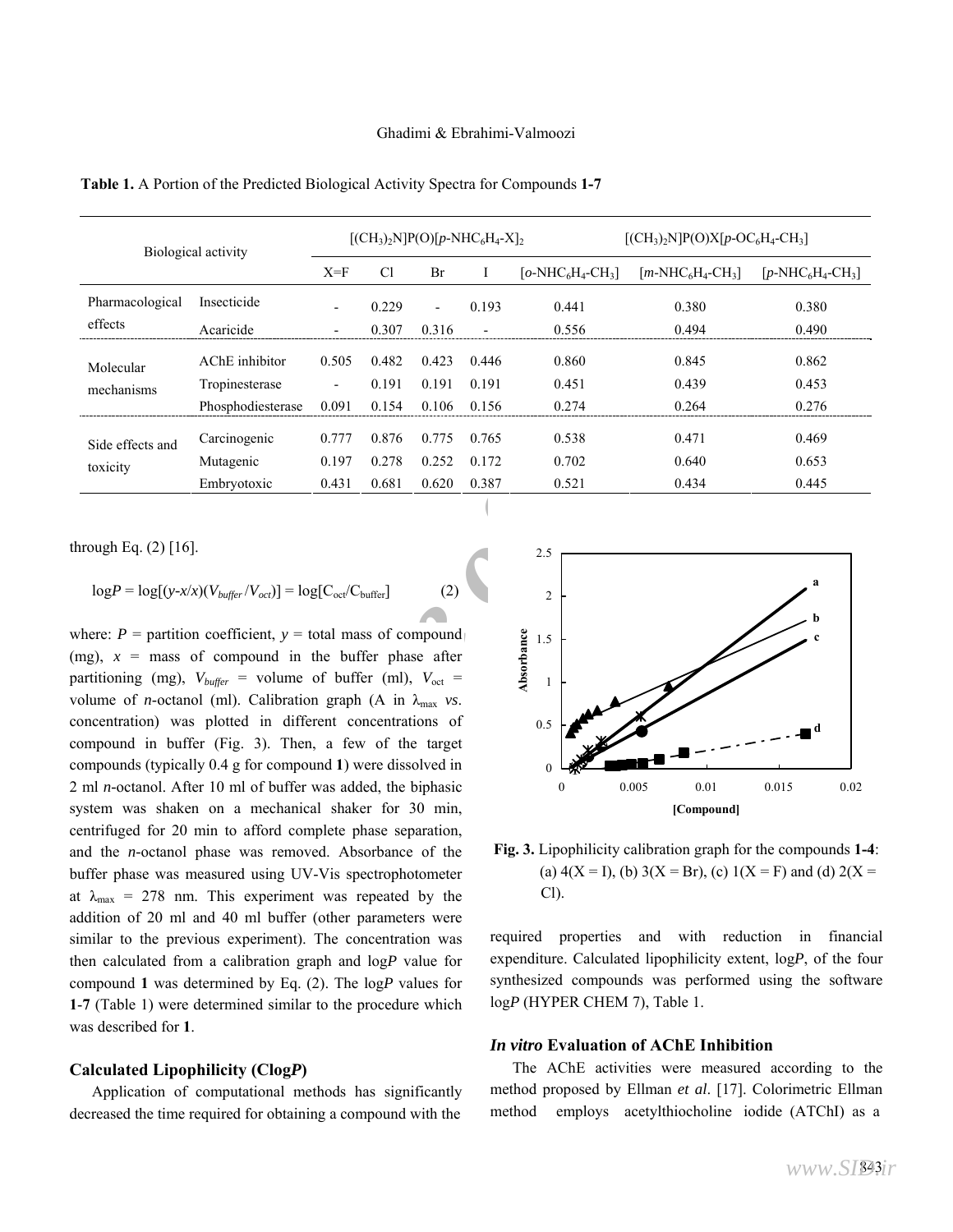synthetic substrate for AChE. ATChI is broken down to thiocholine and acetate by AChE, and then the thiocholine reacts with dithiobisnitrobenzoate (DTNB) to produce a yellow color. The quantity of yellow color, which develops over time, is a measure of the activity of AChE and can be measured using a spectrophotometer in 412 nm. Reduction in ACHE activity correlates with absorption of organophosphorus compounds [18]. For the inhibitory experiments, at room temperature, the enzyme samples, 2 µl were included with different concentrations of inhibitor in the phosphate buffer (for instance 5.00 mM (for 1),  $pH = 7.4$ ) and Ellman's reagent (DTNB, 1500 μl). After 1 min incubation, the enzyme activity was determined using 0.4 mM ATChI as the substrate  $IC_{50}$  values were obtained from inhibition graph. The IC50 values for compounds **1**-**7** are shown in Table 1. The inhibition graphs of phosphoramidates in different concentrations are shown in Figs. 3 and 4.

#### **Inhibitors' Reversibility**

 The reversibility demonstrated with the increasing of absorption intensity (by using reverse dialysis bag technique) in phosphate buffer (pH: 7.4), the enzyme: 4 µl; substrate: 1 mM, inhibitor: 2.14 mM, Ellman's reagent: 1500 μl, initial absorption: 0.232, time: 24 h, last absorption: 0.427. Furthermore, to confirm the reversibility (competitive inhibitor) of compound **1**, the plot A *vs*. [S] was obtained in the absence and in the presence of **1** (Fig. 6), the enzyme sample, 4 µl; Ellman's reagent (1500 μl); concentrations of substrate: 0.15, 0.25, 0.40 and 0.50 mM and **1**: 2.14 mM [19].

#### **DISCUSSION**

### **Structure-Activity Relationships (SAR) Study of Compounds 1-4**

 It was suggested that the inhibition of AChE by phosphoramidates is dependent upon the intramolecular properties such as hydrophobic, electronic, steric and topological properties as well as their three-dimensional structure, which provides the position of the leaving group in the enzyme's active center facilitating phosphorylation [5]. Hansch and co-workers have proposed the general Eq. (3), which describes roles of hydrophobic (log*P*), electronic (σ) and steric (Es) interactions in AChE inhibition by



**Fig. 4.** Inhibition calibration graph for the compounds **1-4**: (a)  $4(X = I)$ , (b)  $3(X = Br)$ , (c)  $2(X = Cl)$  and (d)  $1(X = F)$ .



**Fig. 5.** Inhibition calibration graph for the compounds **5-7**: (a)  $1(X = 0-NHC_6H_4CH_3)$ , (b)  $2(X = m-NHC_6H_4CH_3)$  and (c)  $3(X = p-NHC_6H_4CH_3)$ .

organophosphorus compounds [7,8].

$$
log(1/IC_{50}) = a(logP) + b(\sigma) + c(Es) + d
$$
 (3)

 Equation 4 (obtained by the SPSS software) indicates the correlation between  $log(1/IC_{50})$  and  $logP$  (Exp) of compounds **1-4**. The values of these parameters are given in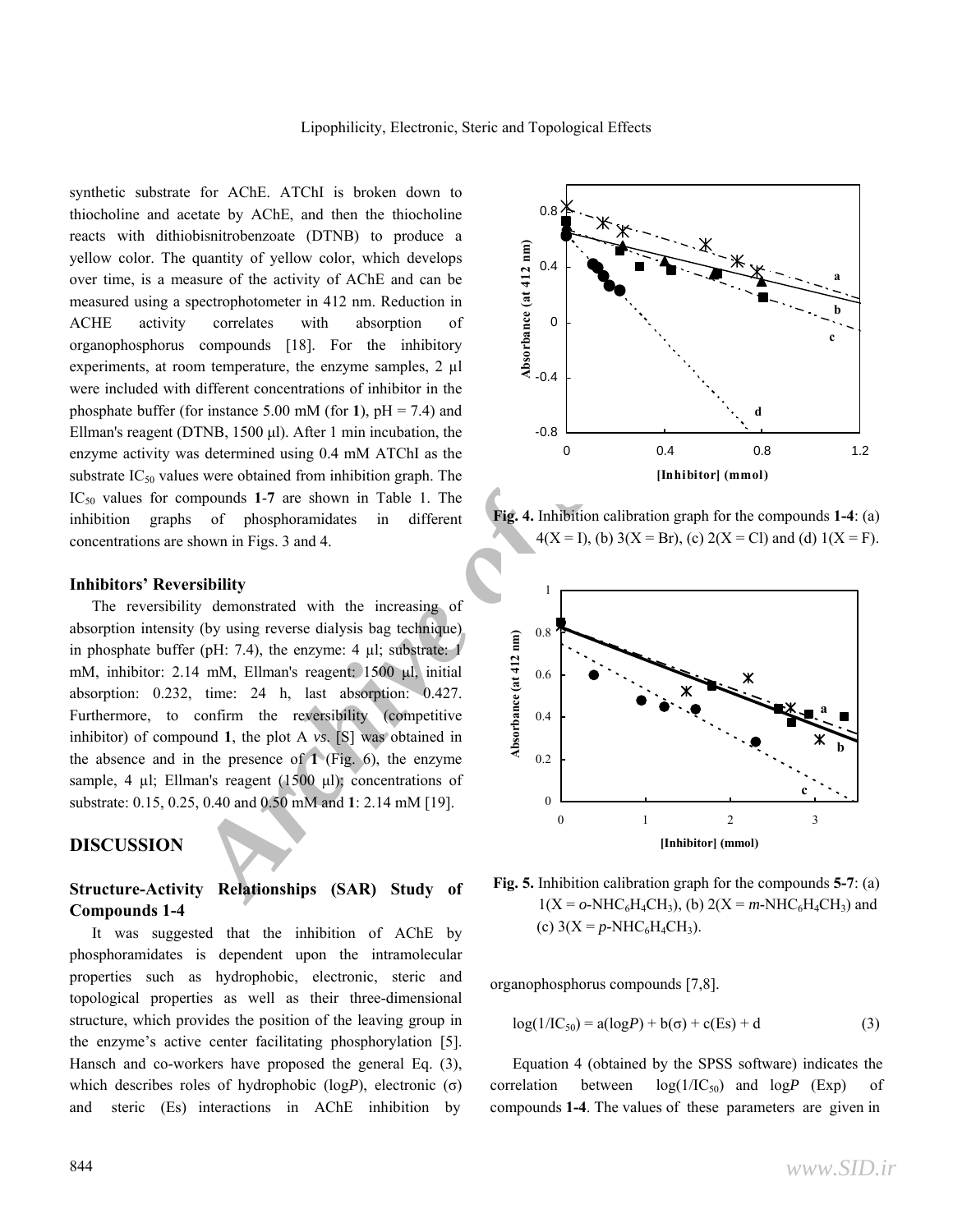

**Fig. 6.** The plot A *vs*. [S] were obtained in the absence and in the presence of compound **1**.  $A =$  absorption;  $[S] =$  substrate concentration: (a) non inhibitor and (b) competitive.





Table 2.

$$
log(1/IC_{50}) = -0.183 \ (\pm 0.045) \ log P + 0.195 \ (\pm 0.065)
$$
  
\n
$$
\delta(^{31}P) - 0.731 \ (\pm 0.579)
$$
  
\n
$$
n = 4, r = 0.996, s = 0.0257, F = 115.54
$$
\n(4)

 **Lipophilicity effect.** There is a linear correlation between  $log(1/IC_{50})$  and  $logP$  (Exp) with the slope less 1 in the Eq. (4). The slope less  $1 (0 < | \text{stop} | < 0.5)$  shows that IC<sub>50</sub> is not only affected by lipophilicity, but also the effects of other parameters such as steric and electronic have to be considered [7]. The negative slope demonstrates that the increasing of lipophilicity causes an increment in  $IC_{50}$ . Figure 9 shows that there is a linear correlation between experimental log*P* (Exp) and Clog*P* (calc).

**Electronic effect.** Considering the P atom chemical shift as an index introducing the electronic parameters [8], the  $\delta$ <sup>(31</sup>P) coefficient in the equation 4 demonstrates that the probable electronic effect has no significant influence on the IC<sub>50</sub> (Fig. 10). Frequency  $v(P=O)$  in IR spectra was also used as a measure of electron density, because the  $31P$  chemical shifts have a linear correlation with  $v(P=O)$  [20]. They may be used to introduce the electronic effect parameter [7]. Figure 11 demonstrates the correlation between  $log(1/IC_{50})$  and  $v(P=O)$ for compounds **1-4**.

 Furthermore, Schmidpeter and Brecht reported [21] a nearly linear correlation between  $\delta(^{31}P)$  and substituent constants for phosphorus compounds. Table 2 illustrates the *para*-substituent constants  $(\sigma_p)$  and phosphorus chemical shifts, $\delta(^{31}P)$ , for compounds **1-4**. Equations (5) and (6) show that there is a correlation between the phosphorus chemical shifts and  $log(1/IC_{50})$  rather than the *para*-substituent constants [22].

$$
\delta(^{31}P) \left[ (CH_3)_2 N \right] P(O) \left[ p\text{-}N \right] P \left[ -N \right] P \left[ -N \right] P \left[ -N \right] P \left[ -N \right] P \left[ -N \right] P \left[ -N \right] P \left[ -N \right] P \left[ -N \right] P \left[ -N \right] P \left[ -N \right] P \left[ -N \right] P \left[ -N \right] P \left[ -N \right] P \left[ -N \right] P \left[ -N \right] P \left[ -N \right] P \left[ -N \right] P \left[ -N \right] P \left[ -N \right] P \left[ -N \right] P \left[ -N \right] P \left[ -N \right] P \left[ -N \right] P \left[ -N \right] P \left[ -N \right] P \left[ -N \right] P \left[ -N \right] P \left[ -N \right] P \left[ -N \right] P \left[ -N \right] P \left[ -N \right] P \left[ -N \right] P \left[ -N \right] P \left[ -N \right] P \left[ -N \right] P \left[ -N \right] P \left[ -N \right] P \left[ -N \right] P \left[ -N \right] P \left[ -N \right] P \left[ -N \right] P \left[ -N \right] P \left[ -N \right] P \left[ -N \right] P \left[ -N \right] P \left[ -N \right] P \left[ -N \right] P \left[ -N \right] P \left[ -N \right] P \left[ -N \right] P \left[ -N \right] P \left[ -N \right] P \left[ -N \right] P \left[ -N \right] P \left[ -N \right] P \left[ -N \right] P \left[ -N \right] P \left[ -N \right] P \left[ -N \right] P \left[ -N \right] P \left[ -N \right] P \left[ -N \right] P \left[ -N \right] P \left[ -N \right] P \left[ -N \right] P \left[ -N \right] P \left[ -N \right] P \left[ -N \right] P \left[ -N \right] P \left[ -N \right] P \left[ -N \right] P \left[ -N \right] P \left[ -N \right] P \left[ -N \right] P \left[ -N \right] P \left[ -N \right] P \left[ -N \right] P \left[ -N \right] P \left[ -N \right] P \left[ -N \right] P \left
$$

$$
log(1/IC_{50}) = -2.101 \ (\pm 1.332) \ \sigma_p + 0.785 \ (\pm 0.251)
$$
 (6)  
n = 4, r = 0.554, s = 0.185, F = 2.48

Given in Table 2, in addition to the  $\sigma_p$  values used with the classical Hammett equation, are  $\sigma^+$ values. The  $\sigma^+$  values are used for reactions in which there is direct resonance interaction between an electron-releasing substituent and a cationic reaction center [7]. Equation (6) shows that there is a nearly linear correlation between  $log(1/IC_{50})$  and electronreleasing constants  $(\sigma^+)$ .

$$
log(1/IC_{50}) = -0.416 \ (\pm 0.122) \ \sigma^+ + 0.254 \ (\pm 0.056)
$$
  
\n
$$
n = 4, r = 0.854, s = 0.0477, F = 11.69
$$
 (7)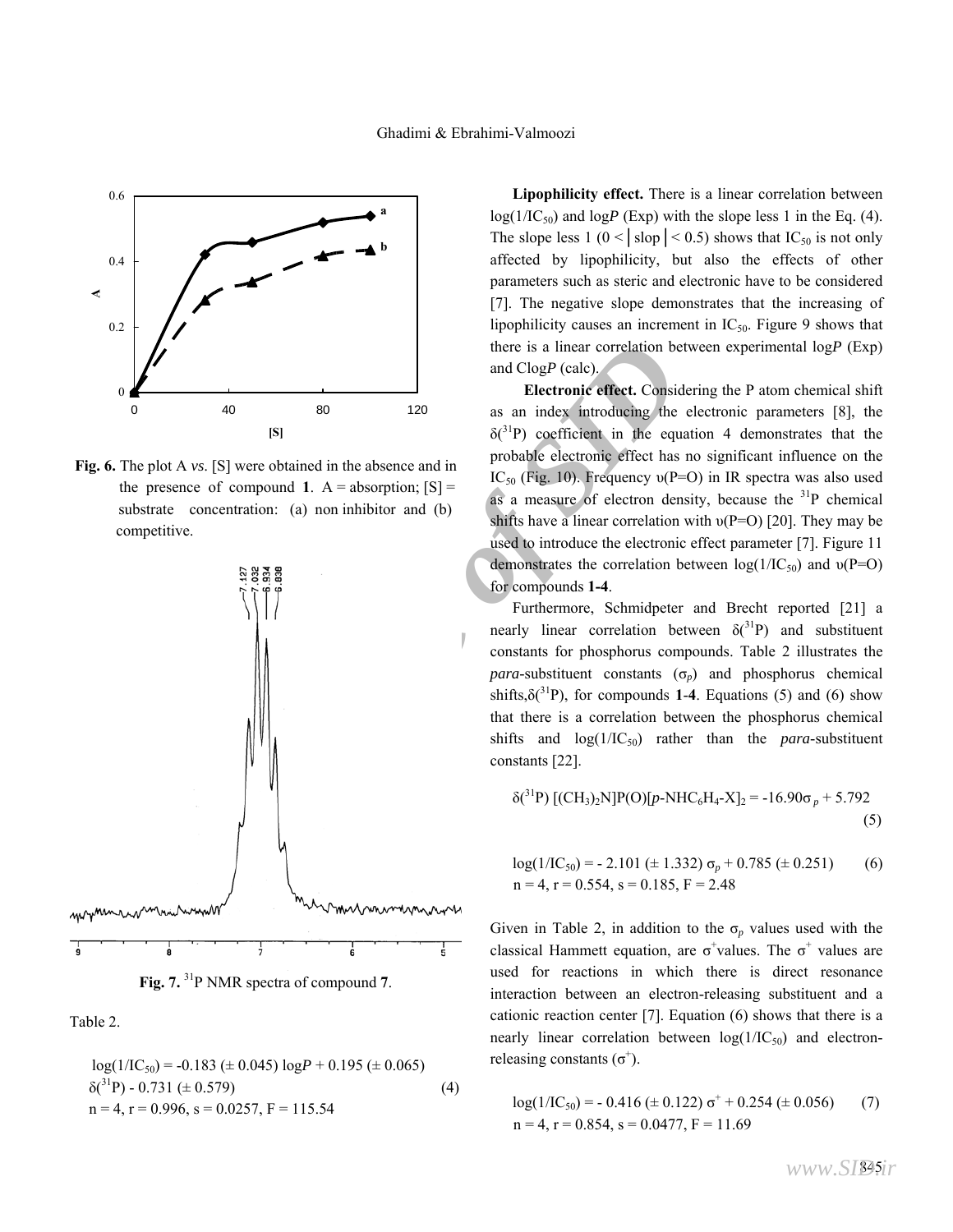**Table 2.** Pa (Anti-AChE), IR,  $\delta$  (<sup>31</sup>P),  $\sigma_p$  (*para*-substituent Constant),  $\sigma^+$  (Electron-Releasing),  $\lambda_{\text{max}}$  (nm), Experimental & Calculated  $logP$  and  $IC_{50}$  (mmol) for Compounds 1-7

| No.              | Compound                                                                                                           | ${\bf Pa}$ | $\delta(^{31}P)$ | $v(P=O)$   | $\sigma_p$ | $\sigma^{\scriptscriptstyle +}$ | $\mathbf{Clog}P$ | $\lambda_{\rm max}$ | $logP$ (Exp) | $IC_{50}$ |
|------------------|--------------------------------------------------------------------------------------------------------------------|------------|------------------|------------|------------|---------------------------------|------------------|---------------------|--------------|-----------|
| $\mathbf{1}$     | CH <sub>3</sub><br>NΗ<br>CH <sub>3</sub>                                                                           | 0.505      | 8.42             | 1279       | $0.06\,$   | $-0.071$                        | $-0.70$          | 278                 | $0.28\,$     | 0.19      |
| $\boldsymbol{2}$ | CH <sub>3</sub><br><b>Cl</b><br>ΝH<br>CH <sub>3</sub>                                                              | 0.482      | 7.55             | 1263       | 0.23       | 0.112                           | $0.06\,$         | 302                 | $0.71\,$     | 0.35      |
| $\mathbf{3}$     | Ċl<br>CH <sub>3</sub><br>Br<br>мӉ<br>CH <sub>3</sub><br>₿r                                                         | 0.423      | 7.44             | 1230       | 0.23       | 0.148                           | $0.60\,$         | 321                 | 1.63         | $0.50\,$  |
| 4                | CH <sub>3</sub><br>NН<br>CH <sub>3</sub>                                                                           | 0.446      | 7.31             | 1224       | $0.18\,$   | 0.132                           | 1.53             | 324                 | 2.75         | 0.63      |
| $\mathbf 5$      | CH <sub>3</sub><br>CH <sub>3</sub><br>NH<br>CH <sub>3</sub><br>CH <sub>3</sub>                                     | $0.860\,$  | 5.92             | 1228       |            |                                 | $1.12\,$         | 332                 | 2.34         | 2.70      |
| $\boldsymbol{6}$ | $\begin{smallmatrix}0\1\end{smallmatrix}$<br>CH <sub>3</sub><br>$-CH3$<br>NΗ<br>CH <sub>3</sub><br>CH <sub>3</sub> |            | 0.845 6.45 1230  |            |            |                                 | 1.12             | 325                 | 2.28         | 2.44      |
| $\boldsymbol{7}$ | CH <sub>3</sub><br>CH <sub>3</sub><br>NН<br>CH <sub>3</sub><br>CH <sub>3</sub>                                     | 0.862      | 6.94             | 1235 -0.17 |            | $-0.306$ 1.12                   |                  | $328\,$             | 2.23         | 1.50      |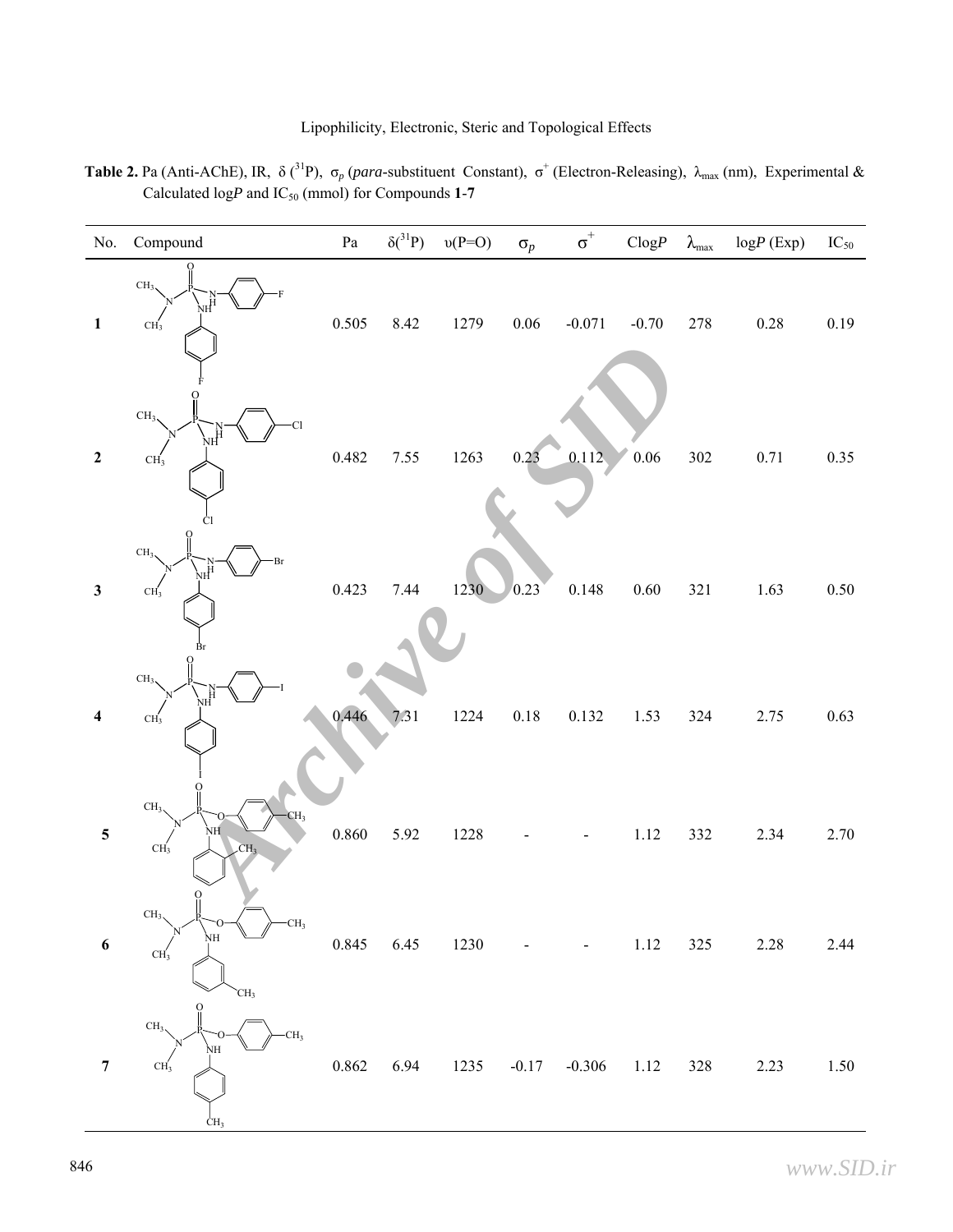

**Fig. 8.**  $log(1/IC_{50})$  *vs* . $logP$  for  $[(CH_3)_2N]P(O)[p-NHC_6H_4-X]_2$ , where  $X = F(\bullet)$ , Cl  $(\bullet)$ , Br  $(\bullet)$ , I  $(\star)$  moieties.



**Fig. 9.** Experimental  $logP$  vs. Clog $P$  for  $[(CH_3)_2N]P(O)[p-$ NHC<sub>6</sub>H<sub>4</sub>-X<sub></sub>]<sub>2</sub>, where X = F ( $\bullet$ ), Cl ( $\bullet$ ), Br ( $\blacktriangle$ ), I ( $\times$ ) moieties.

 A comparison of Eqs. (6) and (7) shows the large values of *p* (coefficients of σ) are typical, as are the large standard deviations and wide confidence intervals on the parameters. Factually,  $\sigma^+$  yields a considerably better correlation than  $\sigma$ which shows that electron-releasing is a significant factor. The negative slope demonstrates that the increasing of electronreleasing substituent  $(I > Br > Cl > F)$  causes an increment in  $IC_{50}$ , which is in accordance with the results obtained from QSAR studies [7].

 **Steric effect.** Comparing Eqs. (3) and (4) shows that with



**Fig. 10.**  $log(1/IC_{50})$  *vs.*  $\delta(^{31}P)$  for  $[(CH_3)_2N]P(O)[p-NHC_6H_4 [X]_2$ , where  $X = F(\bullet)$ , Cl $(\blacksquare)$ , Br $(\blacktriangle)$ , I $(\times)$  moieties.



**Fig. 11.**  $log(1/IC_{50})$  *vs.*  $v(P=O)$  for  $[(CH_3)_2N]P(O)[p-NHC_6H_4 [X]_2$ , where  $X = F(\bullet)$ , Cl  $(\bullet)$ , Br  $(\blacktriangle)$ , I  $(\times)$  moieties.

increasing  $\sigma_p$ , the phosphorus chemical shifts and inhibition activity decrease in SAR study of

phosphoramidates. Furthermore, it is expected that the decrease in the volume of the phosphoramidates analogues increase inhibition activity. Inhibition potency of compounds  $[(CH<sub>3</sub>)<sub>2</sub>N]P(O)[p-NHC<sub>6</sub>H<sub>4</sub>-X]<sub>2</sub>$  where X = F, Cl, Br, I, increases with decreasing of halogen volume in the sequence I  $>$  Br  $>$  Cl  $>$  F.

#### **Topological Effect of Compounds 5-7 on AChE Inhibitory Property**

The Molecular Size of the compounds **5**-**7** was shown to be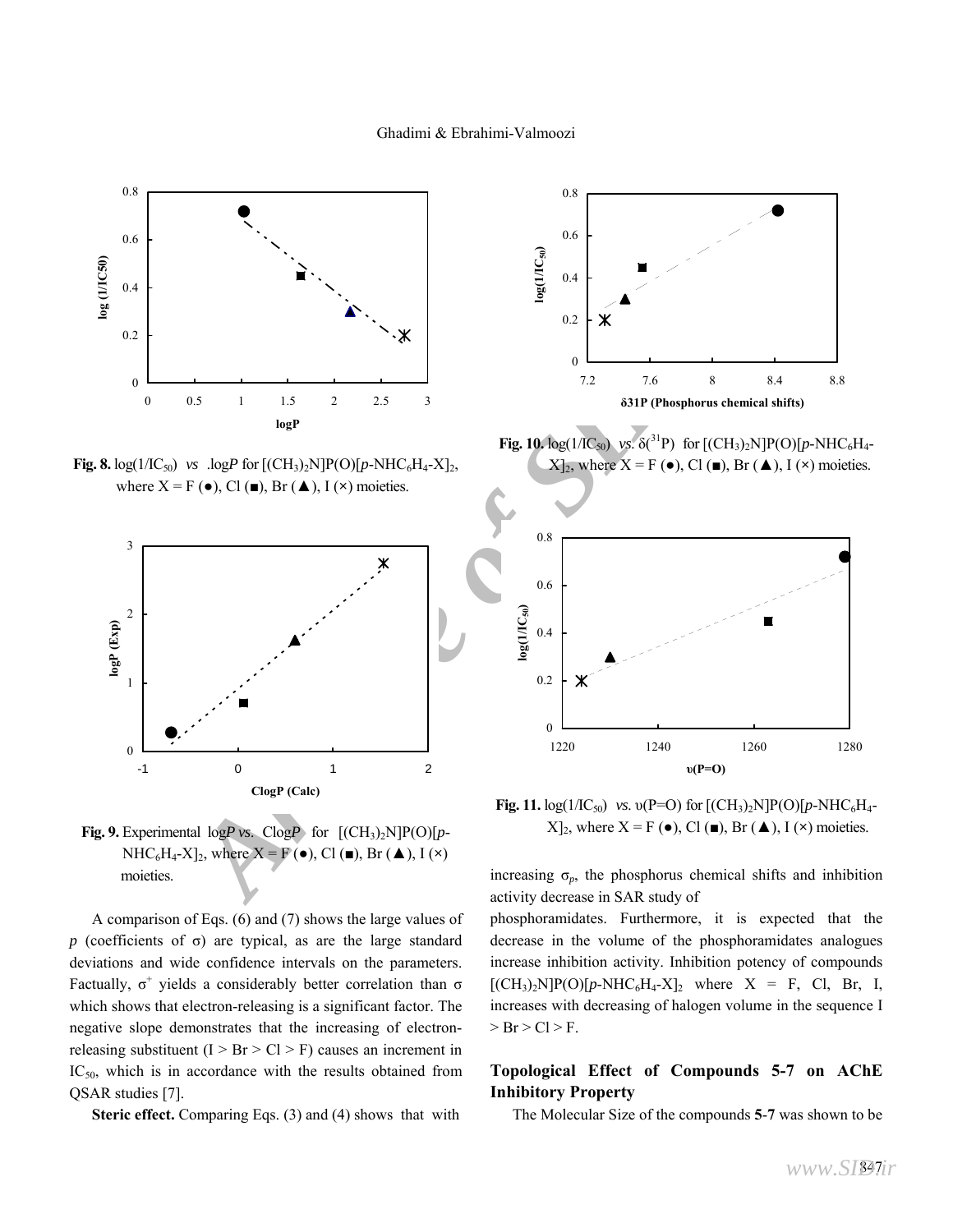independent of the inhibition activity. The experimental data in Table 2 show that the range of log*P* values did not change with the changing of condition of methyl group in the *ortho*, *meta* & *para* positions; yet the range of  $IC_{50}$  values changed considerably. Results were dependent on the topological effect of *ortho*, *meta* & *para* state of methyl group in compounds **5**-**7** [7].

#### **CONCLUSIONS**

**Archive SIDE 111 S.** Ghadimi, S. Mousavi, Z<br> **Archive of the Come and inpephilicity**<br> **Archive of Archive of Archive of Archive of Archive of Archive of Archive of Archive of Archive of Archive of Come (C<sub>SQ</sub>). Also, cons**  The three parameters of electronic, steric and lipophilicity of compounds **1**-**4** have relatively similar influence on AChE inhibitory potency  $(IC_{50})$ . Also, considering the three parameters electronic, topological and lipophilicity of compounds **5**-**7**, topological properties have the main influence on  $IC_{50}$ . This study shows that there is a stronger agreement between the experimental measurement of log*P* and IC<sub>50</sub> relative to the computational evaluation (including HYPER CHEM 7 and PASS data).

#### **REFRENCES**

- [1] W.D. Mallender, T. Szegletes, T.L. Rosenberry, Biochem. 39 (2000) 7753.
- [2] A. Baldwin, Z. Huang, Y. Jounaidi, D.J. Waxman, Arch. Biochem. Biophys. 409 (2003) 197.
- [3] K. Gholivand, A.M. Alizadehgan, F. Mojahed, G. Dehghan, A. Mohamadirad, M. Abdollahi, Z. Naturforsch. 63c (2008) 241.
- [4] K. Kamil, B. Jirl, C. Jirl, K. Jirl, Bioorg. Medic. Chem. Lett. 13 (2008) 3545.
- [5] A.K. Singh, Com. Biochem. Physico. 123 (1999) 241.
- [6] S. Basak, V. Magnuson, G. Niemi, R. Regal, G. Veith, Math. Modeling 8 (1986) 300.
- [7] C. Hansch, A. Leo, Exploring QSAR, ACS Professional

References Book, Washington DC, 1995.

- [8] J.H. Letcher, J.R. Van Wazer, J. Chem. Phys. 44 (1966) 815.
- [9] W. Renxiao, F. Ying, L. Luhua, J. Chem. Inf. Comput. Sci. 37 (1997) 615.
- [10] S. Ghadimi, V. Khajeh, J. Iran. Chem. Soc. 4 (2007) 325.
- [11] S. Ghadimi, S. Mousavi, Z. Javani, J. Enzy. Inhibit. Medic. Chem. 23 (2008) 213.
- [12] K. Gholivand, A. Mahmoudkhani, M. Khosravi, Phosphorus Sulfur and Silicon 106 (1995) 173.
- [13] K. Gholivand, Z. Shariatinia, A. Tadjarodi, Main. Group. Chem. 4 (2005) 111.
- [14] A. Lagunin, A. Stepanchikova, D. Filimonov, V. Poroikov, PASS. Bioinformatics Applications Note 16 (2000) 747.
- [15] A.A. Geronikaki, J.C. Dearden, D. Filimonov, I. Galaeva, L. Garibova, T. Gloriozova, V. Kranjneva, A. Lagunin, F.Z. Macaev, G. Molodavkin, V. Poroikov, S.I. Pobrebnoi, F. Shepeli, T. Voronina, M. Tsitlakido, L. Vald, J. Med. Chem. 47 (2004) 2870.
- [16] M. Medic-Saric, A. Mornar, T. Badovinac-Crnjevic, I. Jasprica, Croat. Chem. Acta 77 (2004) 367.
- [17] N. Hosa, Z. Radic, I. Tsigeling, H. Berman, D. Quinn, P. Taylor, Biochem. 35 (1996) 995.
- [18] M. Hoenicka, Anal. Biochem. 25 (1968) 192.
- [19] J. Smith, C. Simons, Enzyme and Their Inhibition Drug Development, CRC Press, 2004.
- [20] C. Tolman, Chem. Rev. 77 (1977) 313.
- [21] E. Fluck, G. Heckmann, In Phosphorus-31 NMR Spectroscopy in Stereochemical Analysis, VCH, Weinheim, 1987.
- [22] E. Breitmair, W. Voelter,  $^{13}$ C NMR Spectroscopy,  $3^{rd}$  ed., VCH, Weinheim, 1990.